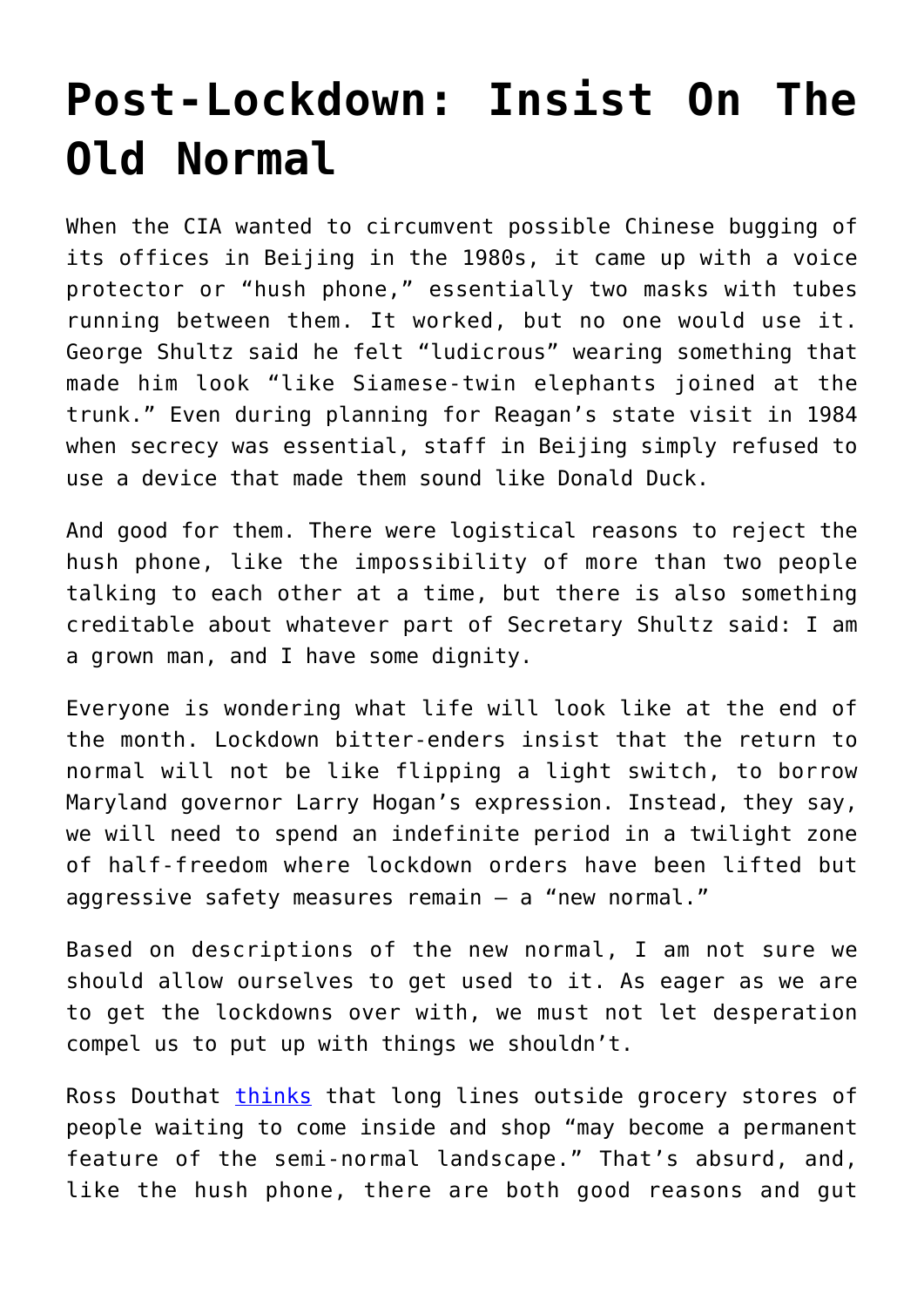reasons why.

One-way aisles and occupancy caps don't do much to stop the spread of disease considering how little transmission takes place between shoppers who pass like ships in the night. Also, queuing down the block for groceries is just too grimly Soviet.

Social distancing measures should remain in place even after schools and businesses reopen, many say. But enforced by whom? Continuing to make cops responsible for enforcing a six-feetapart rule will only lead to more viral videos like [this](https://time.com/5831717/nypd-arrests-coronavirus-social-distancing/) [week's](https://time.com/5831717/nypd-arrests-coronavirus-social-distancing/) from New York, which depicts the violent conclusion of what started as a social distancing stop.

The New York City Police Benevolent Association [says](https://twitter.com/NYCPBA/status/1257331642496102407) officers shouldn't be enforcing "vague guidelines and mixed messages." It wants the mayor to "get cops out of the social distancing enforcement business altogether." The PBA is right. The alternative is for Americans to get accustomed to being hustled along by police for the crime of picnicking on the grass or reading a book on a park bench, which would be an ominous thing to start shrugging off.

Australia is making its new normal conditional upon citizens downloading a location-tracking app modeled on Singapore's. The prime minister insists the app is voluntary, but business groups like Restaurant and Catering Australia are already considering requiring diners and shoppers to download the app before being served.

The government says its goal is for 40 percent of the population to download the app, a target still more than halfway off after its first week in the app store. "Downloading the COVIDSafe app is the major obstacle now between us freeing up a lot of these restrictions in a cautious way," Prime Minister Scott Morrison said, not disguising the ultimatum.